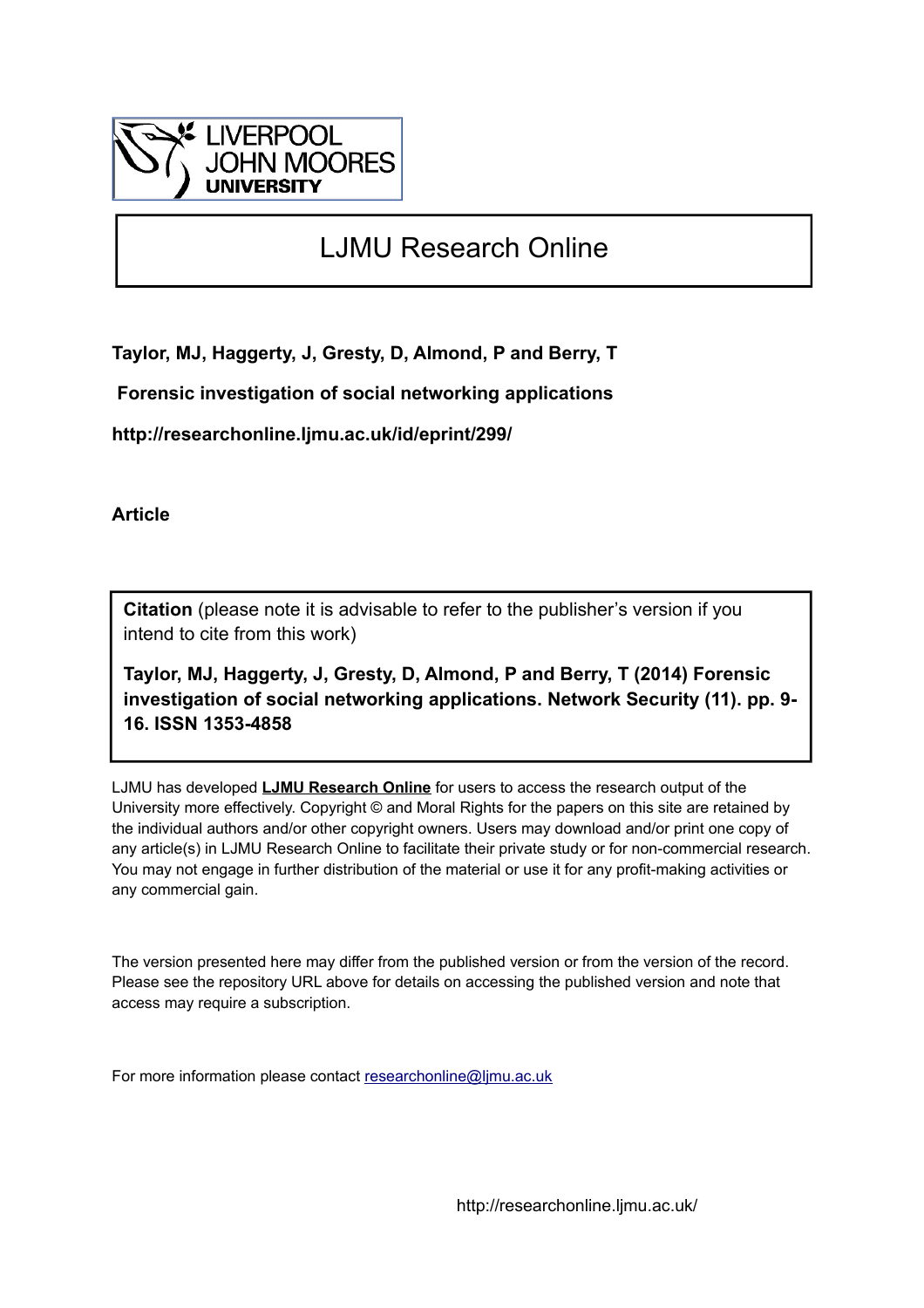# Forensic investigation of social networking applications

Dr Mark Taylor (Corresponding Author) Senior Lecturer School of Computing and Mathematical Sciences Liverpool John Moores University Byrom Street, Liverpool, L3 3AF (email: [m.taylor@ljmu.ac.uk\)](mailto:m.taylor@ljmu.ac.uk) (Tel: 0151 231 2215)

Dr John Haggerty Senior Lecturer School of Science and Technology Nottingham Trent University Burton Street, Nottingham, NG1 4BU (email: [john.haggerty@ntu.ac.uk\)](mailto:john.haggerty@ntu.ac.uk)

David Gresty Researcher Centre for Computer Security, Audit, Forensics and Education Queen Mary Court, University of Greenwich, London, SE10 9LS (email: [david.gresty@gmail.com\)](mailto:david.gresty@gmail.com)

Peter Almond MSc Student School of Computing and Mathematical Sciences Liverpool John Moores University Byrom Street, Liverpool, L3 3AF (email: [donpeteralmond@hotmail.com\)](mailto:donpeteralmond@hotmail.com)

Dr Tom Berry Senior Lecturer School of Computing and Mathematical Sciences Liverpool John Moores University Byrom Street, Liverpool, L3 3AF (email: [t.berry@ljmu.ac.uk\)](mailto:t.berry@ljmu.ac.uk)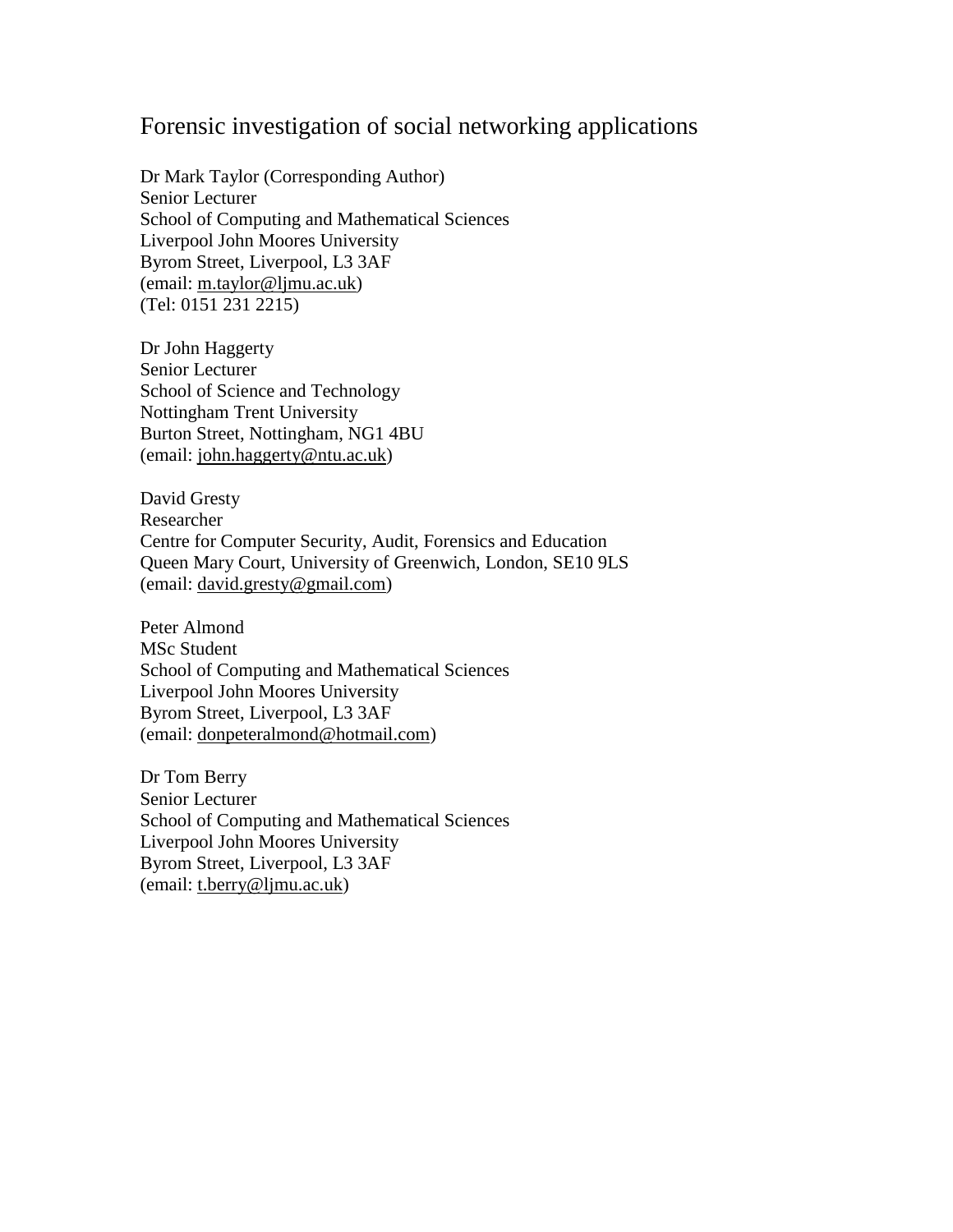# Forensic investigation of social networking applications

# **Abstract**

Social networking applications such as Facebook, Twitter and Linkedin may be involved in instances of misuse such as copyright infringement, data protection violations, defamation, identity theft, harassment, and dissemination of confidential information and malware that can affect both organizations and individuals. In this paper we examine the computer forensic process of obtaining digital evidence from social networking applications and the legal aspects of such. Currently there do not appear to be commonly available guidelines for organizations aimed specifically at the computer forensic process of investigation of social networking applications.

**Keywords** Forensic investigation social networking applications

# **1. Introduction**

Social networking applications such as Facebook, Linkedin, MySpace and Twitter provide facilities including email, blogging, instant messaging and photo sharing for social and commercial exchange<sup>1</sup>. There has been a rapid growth in the use of social networking applications by both individuals and organizations<sup>2,3</sup>. An increasing number or organizations use Facebook and Twitter as part of their marketing campaigns<sup>4,5</sup>. Although social networking applications are mainly used for personal purposes, some organizations actively encourage their employees to use social networking applications within the work environment to potentially improve productivity via enhanced information sharing above and beyond the corporate network $\delta$ <sup>5,7</sup>. Social media can provide employees with formal and informal ties to information sources both within and beyond  $organizational boundaries<sup>8</sup>$ . However, some organizations might not fully appreciate the potential for misuse that social networking applications may provide<sup>9</sup>. If organizations do allow employees to use social networking applications within the work environment then it would be prudent to set out guidelines for such in the organization's computer usage policy<sup>10, 11</sup>, to ensure that employees are provided with explicit guidance regarding the use of social media in the workplace. Morrison<sup>12</sup> commented that it is crucial for all employers to make clear the standards that are expected of their employees in relation to not only the use of corporate social media account, but also employees' own accounts.

Misuse of social media may occur in many different forms, from defamation of individuals, to nurses violating patient rights through misuse of social media<sup>13</sup> and data loss occurring to organizations resulting from inappropriate use of social media $14$ . Forensic investigation of social media may be required for a variety of different purposes, from gathering evidence for use in a criminal trial<sup>15</sup> to use in corporate disciplinary panels for employees that have breached company policy<sup>16</sup>. Moore<sup>17</sup> commented that complaints originating from social media make up at least half of a front-line police officer's work according to the head of the UK College of Policing.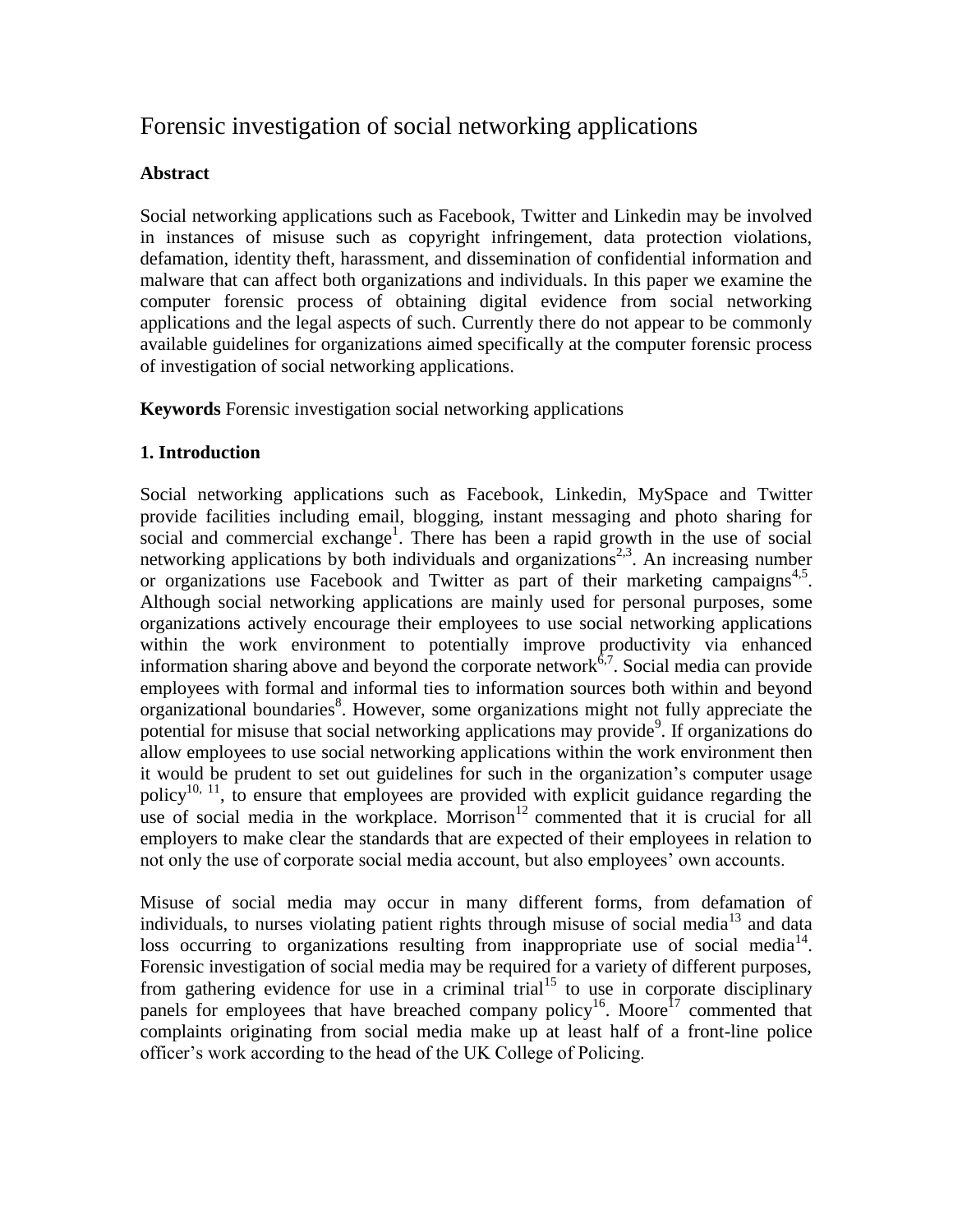There do not appear to be any commonly used guidelines specifically relating to the computer forensic investigation of social networking applications<sup>18,19</sup>. The UK Association of Chief Police Officers' (ACPO) good practice guide for computer-based electronic evidence<sup>20</sup> provides a framework for UK police forces undertaking computer forensic investigations, and would be a practical starting point for organizations intending to undertake a forensic investigation of social networking application misuse. UK organizations may in some cases have limited guidance for internal computer forensic investigations<sup>21</sup>, which could undermine the integrity of any digital evidence obtained during such an investigation. O'Floinn and Ormerod<sup>22</sup> commented that the use of evidence from social networking sites in criminal trials has become commonplace.

# **2. Computer forensic procedure for the investigation of social media**

Typically, an individual, employee, or police officer may encounter suspected misuse of a social networking application (or details relating to a suspected criminal act) and then report such suspected misuse to the relevant authority (either their manager in an organization, or the local police force).

# *2.1 Scope of the investigation*

Initially digital evidence might be obtained from the web pages of the social networking application containing the material associated with the suspected misuse, assuming that these can be accessed (that is not on 'private' pages). In an organization, a next step might then be to obtain digital evidence from the employee's computer (or in a police investigation, the individual's computer) that might be involved in the suspected of misuse of the social networking application. In addition, it might be necessary to obtain digital evidence from the computer of the employees (or individuals) who were affected by such misuse. Given the number of computing devices that could potentially be used to update material on social networking applications (personal computers, laptop computers, tablets, mobile telephones, personal digital assistants and computer games consoles), it may be necessary to examine a range of computing devices that may have been used by in misuse of the social networking application. In instances involving police investigations a request might be made to the provider of the social networking application for the relevant digital data relating to suspected misuse. In some instances (for police investigations) the server computers supporting the social networking application might need to be forensically examined.

# *2.2 Digital evidence acquisition for computer forensic investigation of social media*

In terms of the ease of acquisition of digital evidence from social networking applications, the following order of potential sources of acquisition might typically be adopted:

1) Relevant social networking application web pages (if such can be accessed). Significant changes may be made to a web page at any time from when the message or post was initially made, to the time when the investigator attempts to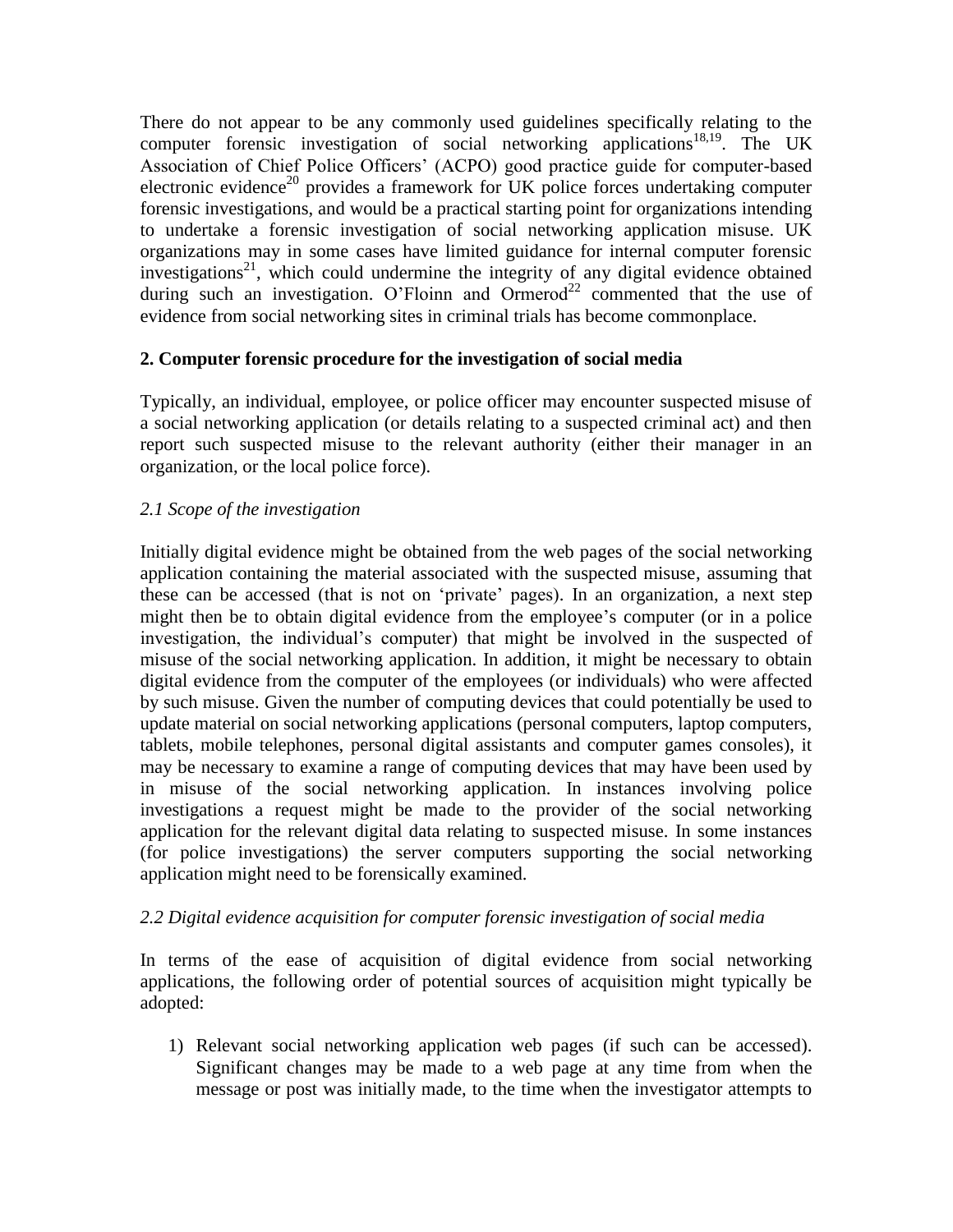make a copy of the page. For example, a victim might allege harassment on a Facebook web page where there is a message stating "I will see you soon!" and the icon of a firearm next to it. When the investigator accesses the page the person posting the message has changed their icon to be a bouquet of roses. The investigator has to be suitably knowledgeable and qualified to identify what elements are mutable, and where the necessary additional evidence of an offence can be found from other sources, such as:

- 2) The suspect's computing device(s) (assuming the suspect can be identified and located). The potential difficulty with acquiring digital evidence from this source (or sources) is that social media can be accessed across a variety of platforms from mobile phones, tablet computers, e-readers and traditional desktops both at both or work.
- 3) The victim's computing device(s). Unlike an email-based investigation, social media is essentially about publication, and future modification of the post or web page means that although the victim's machine can be useful for the investigation, service provider logs potentially provide the best evidence.
- 4) Typically social networking service's server computers and relevant Internet service provider's server computers would only be available for police investigations, whereas the other sources would typically be available for both internal corporate and police investigations.

Where an incident involves potential evidence displayed on a social media website the most convenient method of recovering the evidence may be to visit the website and take copies of the relevant content. The forensic investigator should record the address of the website, or the specific web page within the website. When carrying out any evidence recovery it is essential that an audit trail of all activity carried out by the forensic investigator is recorded in a log. The recommended method for copying a website is to visit the website and record the relevant web pages using video capture software so there is a visible representation of how they look when visited at the time. If video capture software is not available then the pages can be saved as screenshots. It is also advisable to follow this by capturing the web pages themselves either by using website copying software or saving the individual web pages. Copying the web pages themselves, as well as obtaining a visual record, means that the code from the web pages is also secured should that become relevant later.

If it appears likely that the evidence on the social media website might be lost by a delay in carrying out the above procedures then the person reporting the incident might be asked to make a copy of the evidence by whatever means they are capable of (either printing, screenshot or saving pages), alternatively this could be done by the person receiving the report of the incident. Before taking these steps every effort should be made to secure the services of a competent person to carry out this work as failing to capture the information correctly could have a detrimental impact on the investigation. Any initial save of a web page or screen print made by the non-expert may have to be produced as an exhibit. If is being produced by a non-expert then no expert interpretation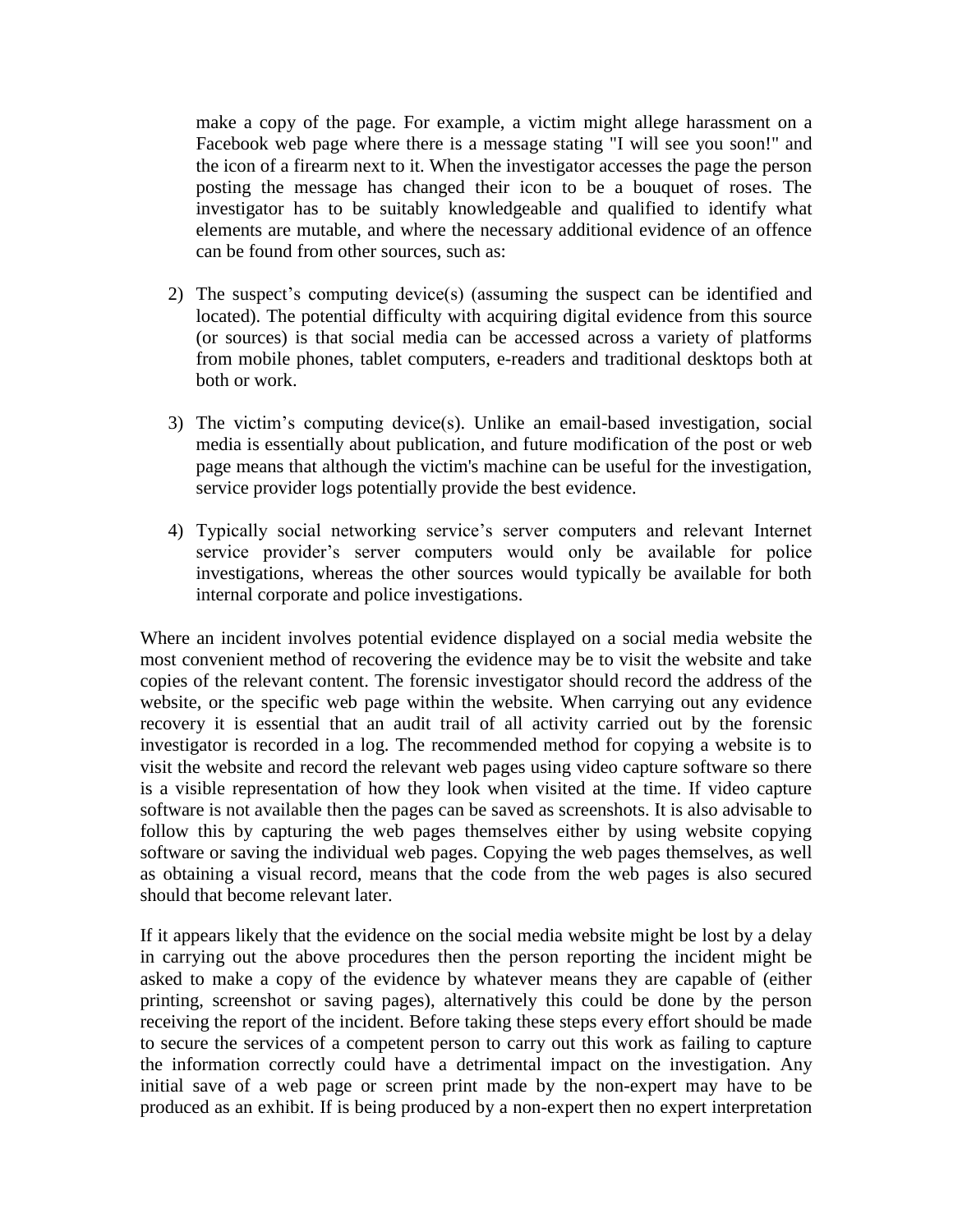of the content is made. If subsequently that initial exhibit is relied on by an expert, the onus is on the expert to explain the implications and limitations of a non-expert saving a web page rather than a forensically sound capture.

For police investigations where there is difficulty in capturing the evidence by visiting the social media website it might be possible to make an official request to the owner of the website by whatever legal procedures are required within the jurisdiction. By making a request to the service provider hosting the website it may be possible to recover evidence of who has created the web page or posting. It is not unusual for details of the user such as name, address, phone number, email address, and alternative email address to be recorded by a social media host. However, account hijacking may have taken place, so typically the Internet Protocol address at the time of the alleged offense is still essential to cover the exculpatory circumstances.

When any user accesses the Internet they are allocated a unique address known as an IP address and their Internet Service Provider (ISP) keeps logs of the times and dates and the identity of the user allocated any IP address. When a user visits a social media website and conducts some activity, for example logs on, or posts a message, it is likely that the user's IP address has been logged by the website. For police investigations it may possible to obtain copies of logs from websites if there is a requirement to see who has been active on a website. If the potential evidence is no longer available to be retrieved by any of the above means, it may be possible to recover evidence of the website contents from an end user device that has been used to view the website by conducting a forensic examination of the device.

# *2.3 Retrieving digital evidence relating to social media from different types of devices*

Data resident on the hard drive of a computer involved in misuse of a social networking application, for example in the web cache, Internet history, log ins, username and password relating to the social networking application may be available using standard computer forensic procedures. However, digital data resident on social networking servers or Internet service provider's servers would be more problematic to access. Access to such data would be restricted to police investigations, and the investigators involved would have to apply to the social network services provider with appropriate authority.

Methods for corporate social networking applications misuse investigations are typically not well defined and would depend upon the social networking service involved, for example, how could it be proved that a particular individual posted a comment if the social networking service does not supply IP address or billing information. In addition, if an individual sent the post from their private mobile telephone, tablet or laptop computer, the organization would not have the authority to access this device.

The computer forensic investigation process might typically involve taking an image copy of the relevant storage device within the computing device (for example, the hard disk within a personal computer or laptop computer<sup>23</sup>). This is done in order to ensure that no corruption of the original data source could occur. An appropriate computer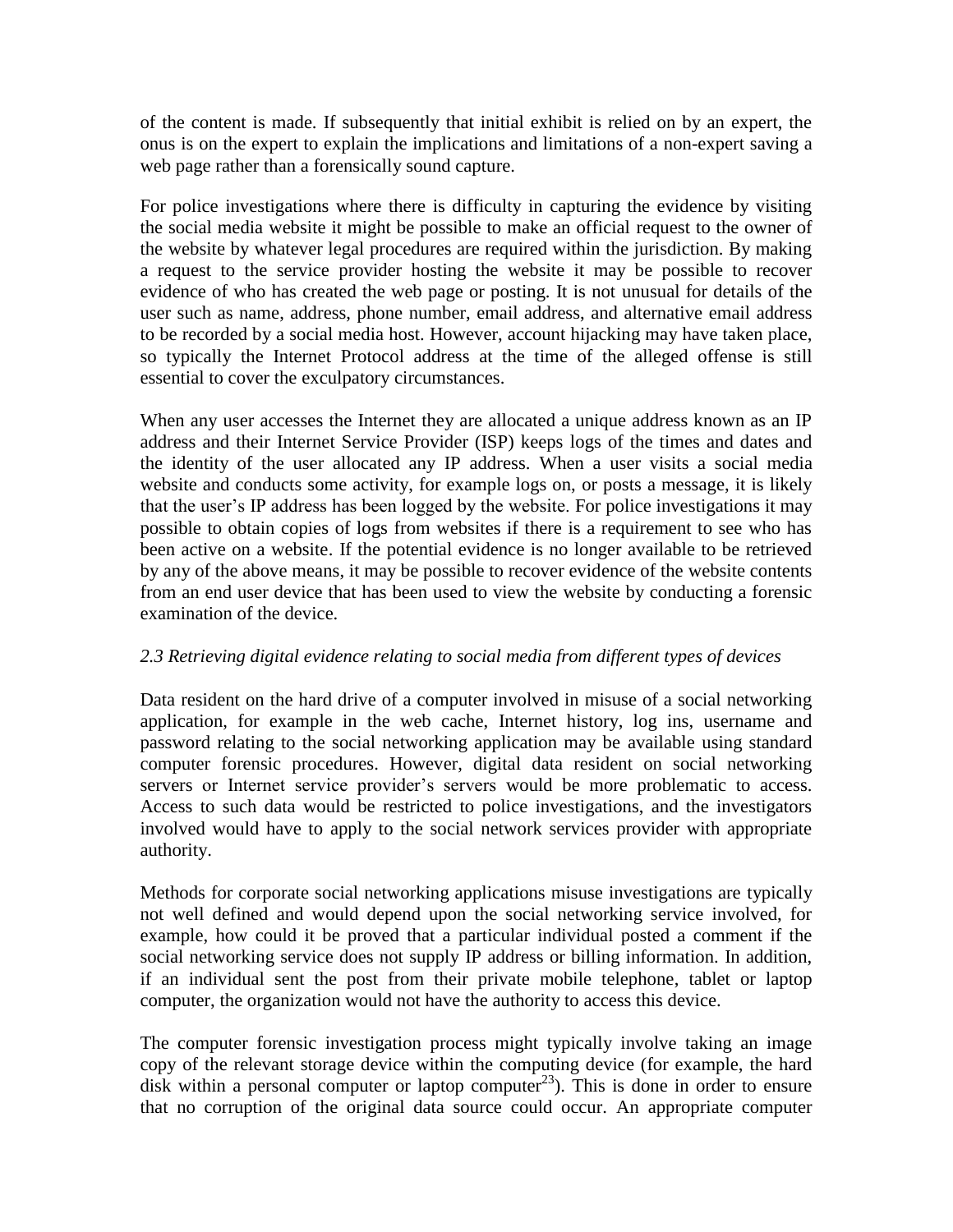forensic software tool such as FTK or Encase could then be used to search for relevant materials on the image copy. However, as Haggerty et  $al<sup>24</sup>$  discuss, existing computer forensic tools are designed to analyze evidence retrieved from storage media rather than examine data from online sources such as social media. This can be problematic as investigations involving social media have risen in prominence due to the information about a suspect that these data sources may yield to the forensic examiner.

Finding social media artefacts on a computing device will involve determining which social networking software was used, the operating system in use on the device, and the Internet browser used (e.g. Internet Explorer, Google Chrome or Firefox). Facebook artefacts, for example, could be located in the browser cache, unallocated clusters or system restore points of a computer. Categories of artefacts that might be of interest in an investigation concerning Facebook usage might include: Facebook message / chat artefacts that can be found as JavaScript Object Notation (JSON) text in the pagefile.sys or hiberfil.sys files on a computer running Windows; Facebook wall post / status update / comments artefacts that can be found in HTML in temporary Internet files or web cache; Facebook web page fragments that can be found in HTML in temporary Internet files or web cache; Facebook pictures that can be found in temporary Internet files or web cache, where the picture file name can indicate the Facebook user ID the picture belongs to; and Facebook URLs, a URL in any web related (browser) artefact that references Facebook URLs.

Examining data from mobile telephones and tablets can be somewhat more complex due to the variety of proprietary operating system in use on such devices. This can make extracting digital evidence from such devices problematic. In addition the different social media applications may store digital data in different formats and locations in the memory of the device. For example, on mobile telephones a database related to the Facebook application in stored in the phone's memory. The database stores data for each friend in the list including their names, ID numbers and phone number<sup>25</sup>. Twitter uses directories to store information about Twitter account data, attachments sent with Tweets, user names and date and time values<sup>26</sup>. MySpace uses an SQLite file to store the user name of the MySpace application, as well as comments that the user had posted along with timestamps<sup>27</sup>. Digital evidence relating to social media usage could be acquired by either a physical or logical method. However, with logical acquisitions, there is the possibility that data stored in slack space may be missed.

#### *2.4 Software tools for acquiring digital evidence relating to social media*

There are some specialist forensic software tools currently available such as Twitter investigator, and Facebook forensics and the MacForensicsLab social agent software tool that can scan particular types of computing devices, for example Apple Macs running the Apple Safari web browser for evidence of social network activity and can identify social networking web pages visited by the suspect. There are facilities in standard computer forensics software tools such as FTK and Encase that allow searches of browser history.

#### *2.5 Analysing acquired digital data relating to social media*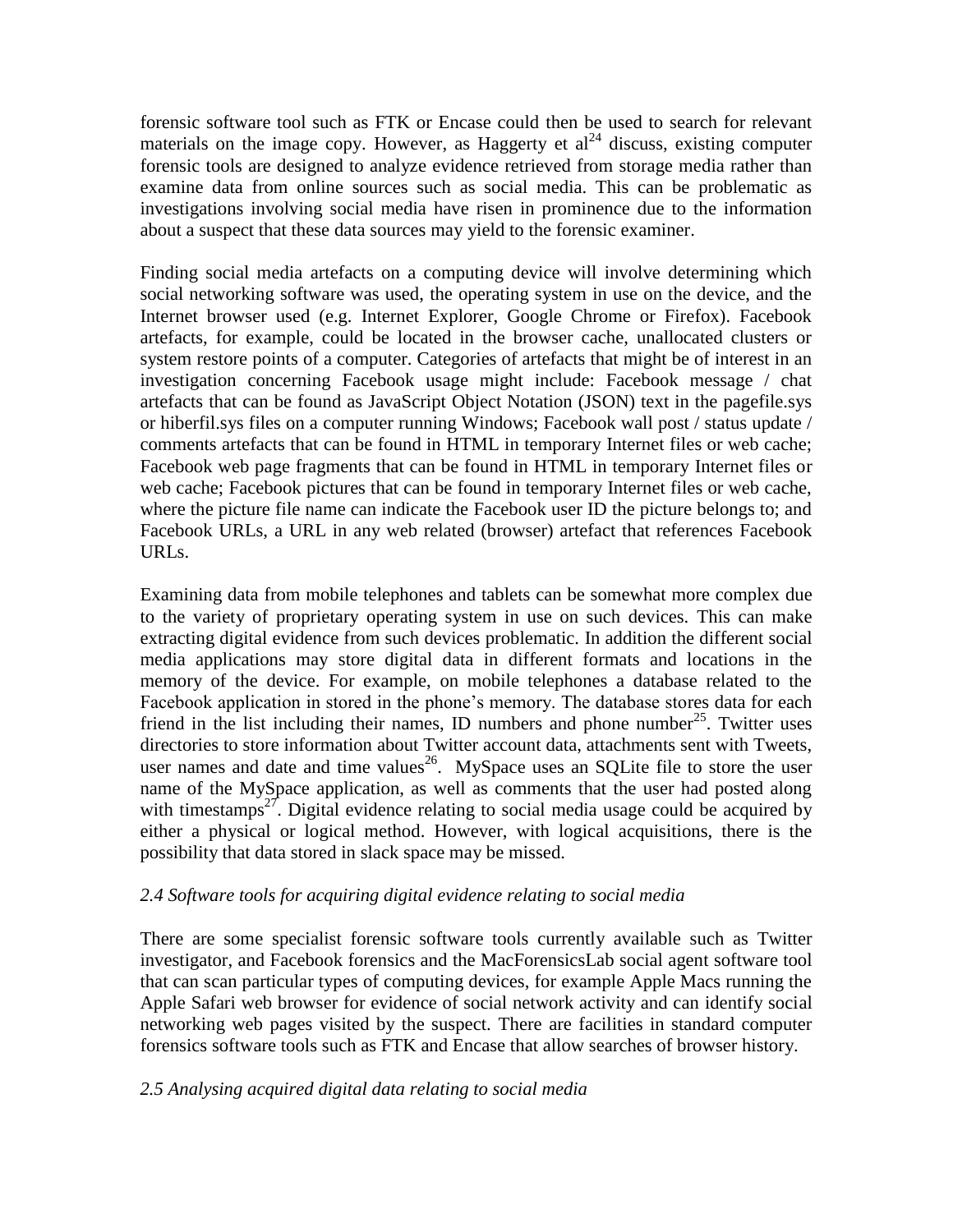When investigating misuse of social media, approaches to searching for relevant evidence may concern:

- The specific individuals or groups with which the suspect has communicated via social media.
- Specific timeframes within which social media communication took place
- The patterns of communication via social media
- The artefacts relating to one or possibly more social networking applications that were used
- The types of media used in the communications e.g. text, video or image

Using an appropriate search approach can reduce the time and effort required to find either particular communication data, or to establish a particular pattern of communication as appropriate to the purposes of the investigation. For example, whether evidence would be required relating to one particular instance such as the communication of indecent material, or relating to on-going sustained harassment over a period of time.

# *2.6 Reporting of digital evidence from social media*

After analysis of the digital data had been undertaken, then a report would typically be produced detailing the relevant evidence found and the process by which the evidence was obtained. This could then be used in a corporate disciplinary hearing or in a court case. Not only is social media evidence commonly available, but when presented may be highly influential with jurors. It is a familiar medium, and will often represent the very words typed or the images uploaded by defendants. The same would be true of such evidence presented during corporate disciplinary hearings.

Printouts of social media communications are considered documents, which may contain relevant evidence. Under section 133 of the UK Criminal Justice Act 2003 statements in documents can be adduced by providing either the document or a copy of the document or of the material part of it, authenticated in whatever way the court may approve. It is important that any reporting of digital evidence obtained from social media whether for court or for an internal corporate disciplinary hearing is done in a manner that allows for such to be authenticated to the satisfaction of the court or disciplinary hearing. Authentication issues relating to digital evidence from social media may relate to accuracy of the exhibit, proof pf authorship, identification of individuals in photographic evidence, and unfairly obtained evidence<sup>28</sup>.

# **3. Legal aspects of forensic investigation of social networking applications**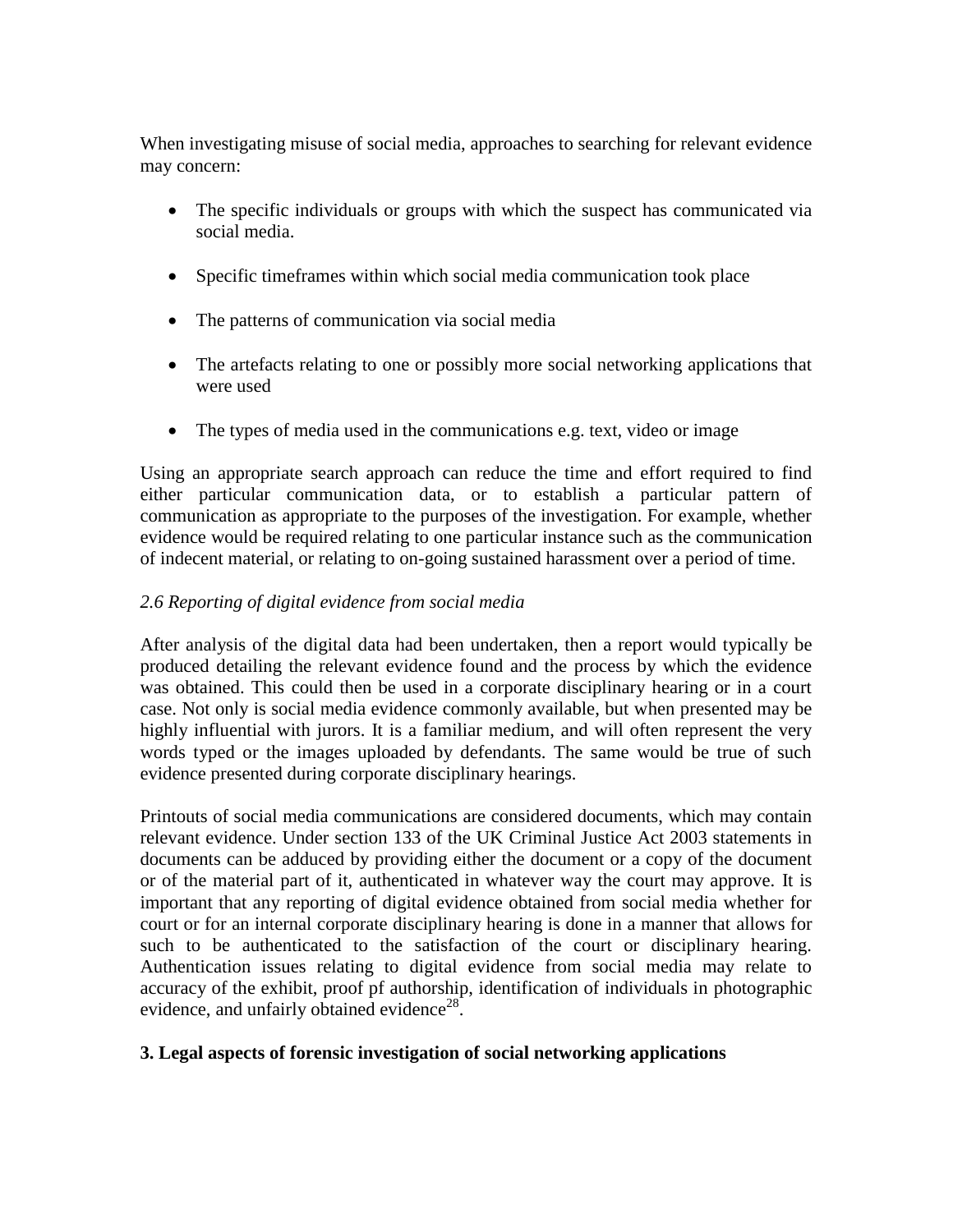Any forensic investigation of misuse of social networking applications should follow the UK ACPO guidelines (if a police investigation) or guidelines of a similarly robust standard (if an internal corporate investigation) in order to attempt to ensure that any digital evidence obtained would be admissible in a court of law, or of an appropriately high standard for a corporate disciplinary panel.

For police investigations, the Crown Prosecution Service guidelines on prosecuting cases involving communications sent via social media provide guidance concerning the offences that are likely to be most commonly committed by the sending of communications via social media. The guidelines cover:

- Communications which may constitute credible threats of violence to the person or damage to property.
- Communications which specifically target an individual or individuals and which may constitute harassment or stalking within the meaning of the UK Protection from Harassment Act 1997.
- Communications which may amount to a breach of a court order. This can include offences under the Contempt of Court Act 1981, section 5 of the Sexual Offences (Amendment) Act 1992, and breaches of a restraining order or breaches of bail.
- Communications which may be considered grossly offensive, indecent, obscene or false.

The guidelines also cover the context in which any communication is sent which will be highly material, in particular with regard to the fact that the context in which interactive social media dialogue takes place is quite different to the context in which other communications take place. Social media access is ubiquitous and instantaneous, and banter, jokes and offensive comments are commonplace and often spontaneous. Communications intended for a few may reach millions. As stated in the civil case of *Smith v ADVFN* [2008] 1797  $(OB)^{29}$  in relation to comments on an internet bulletin board:

*"... [they are] like contributions to a casual conversation (the analogy sometimes being drawn with people chatting in a bar) which people simply note before moving on; they are often uninhibited, casual and ill thought out; those who participate know this and expect a certain amount of repartee or 'give and take'."*

There may be jurisdictional considerations when undertaking an investigation of social network application misuse since social network application software usage may cross jurisdictional boundaries. Computers and computing devices used for social networking activities may be outside UK jurisdiction and therefore digital evidence from such devices may be more difficult to obtain. If any indecent images were found during an investigation of misuse of social networking applications within an organization, then the matter would have to be reported to the police. In addition any material found in an investigation of suspected social networking application misuse relating to potential money laundering would have to be reported to the police.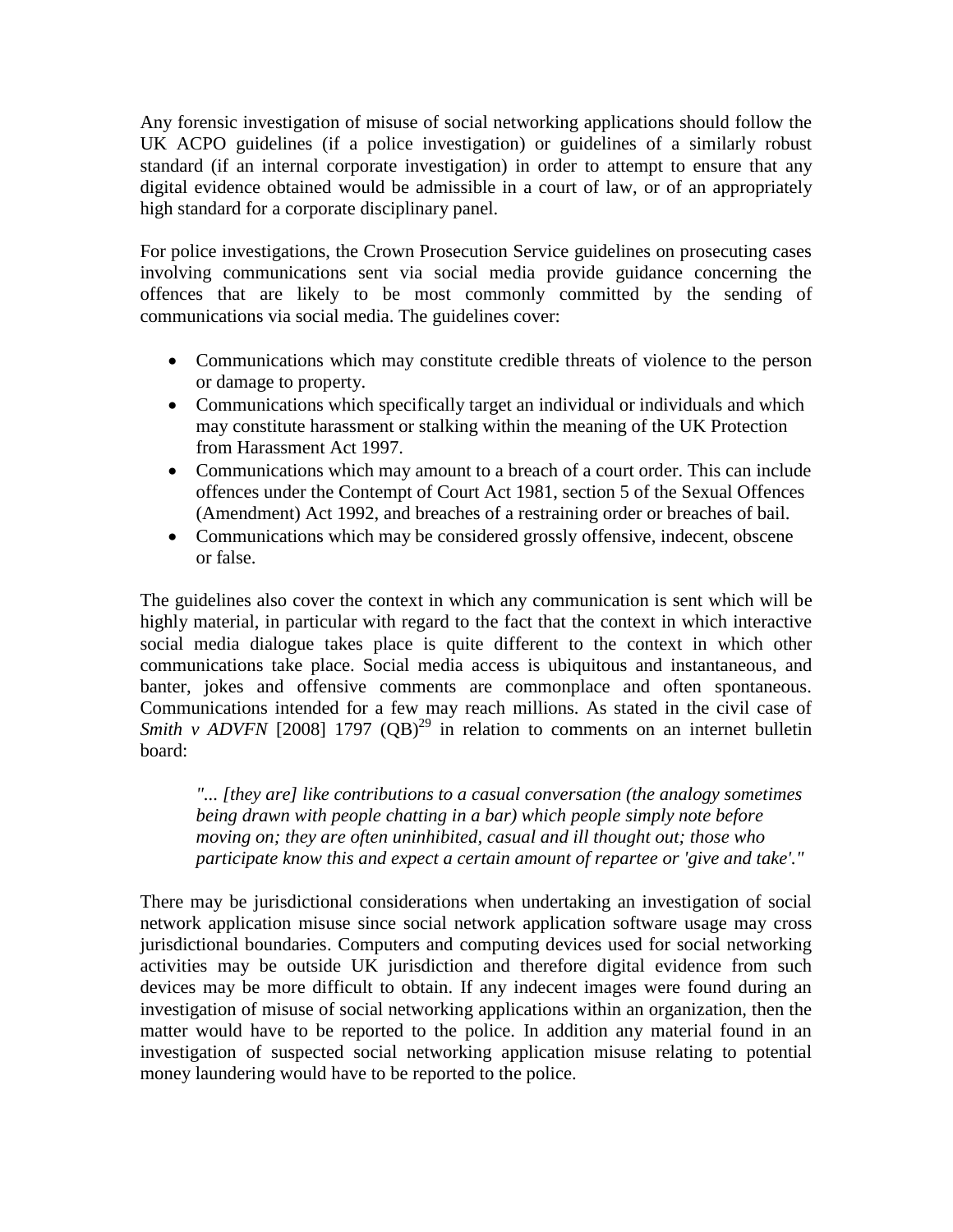#### *3.1 Data protection*

When investigating computer misuse involving social networking applications it is important to be aware of the provisions of the UK Data Protection Act 1998 with regard to any personal data encountered during the investigation. Personal data obtained during a computer forensic investigation of social networking applications misuse should not be accessible to those outside the investigating team. Employees of an organization may violate the UK Data Protection Act 1998 if they upload personal data regarding other employees, or clients or customers of the organization via a social networking application<sup>30</sup>. If employees are encouraged or allowed to use social networking applications by their employer in the work environment, then under the security principle of the UK Data Protection Act 1998 the employer should apply appropriate technical and organizational security measures to protect personal data held by the organization<sup>31</sup>. When an organization or any individual acting for non-domestic purposes posts personal data via social media, they should comply with the UK Data Protection Act 1998. The same would apply to any personal data downloaded from social media that is used for non-domestic purposes.

The potential danger with social networking applications is that employees may view personal data in a different manner on social networking applications compared to corporate computer based systems<sup>32</sup>. For example, employees might be aware that personal data relating to colleagues or customers or clients should not be uploaded to the organization's website, or included in emails sent using the organization's email system, yet might disclose such information on a social networking application. For example personal details regarding illness or maternity of a colleague might be uploaded in a 'social' context whereas it might clearly be considered inappropriate by an employee to do so in a 'corporate' context via the company's intranet or email systems.

# *3.2 Regulation of Investigatory Powers Act*

If on-going criminal activity involving misuse of social networking applications might be taking place within an organization, then potentially the organization or the relevant Internet service provider might be subject to the provisions of the UK Regulation of Investigatory Powers Act 2000 with regard to the monitoring of such activities or the collection and disclosure of communications data (data relating to the communication, for example, sender, recipient, date and time, rather than the actual content of the communication) for police officers or their agents.

# *3.3 Copyright*

The culture of unauthorized sharing of copyrighted content is perceived as a major threat to copyright owners and content industries<sup>33</sup>. Social networking applications allow users to upload digital content which can then be accessible to other users of the social networking application. Such digital content uploaded by individuals might include images, audio and video files and ebooks. This is therefore a potential means of unlawful dissemination of copyrighted materials in contravention of the UK Copyright, designs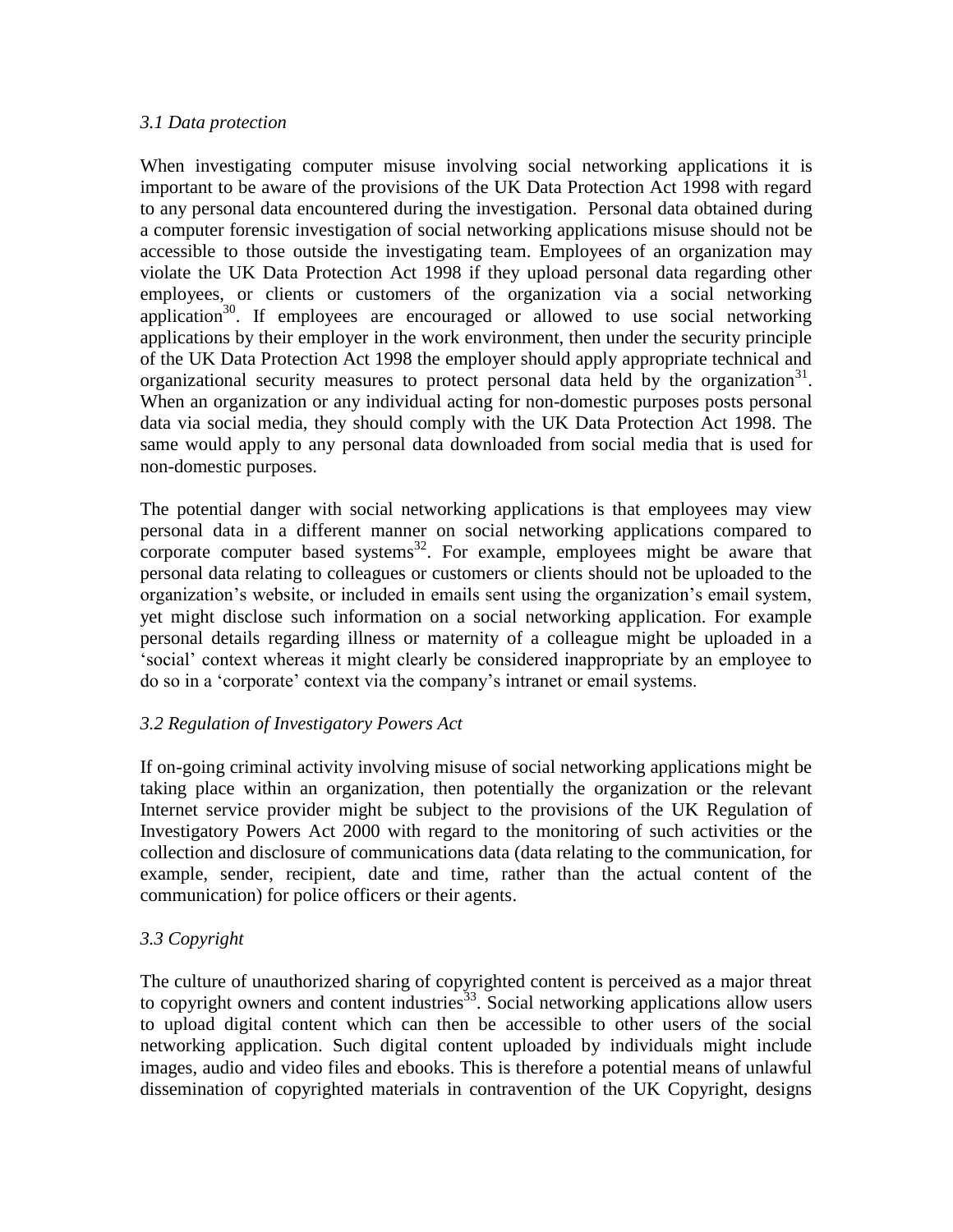and patents Act 1988. Organizations such as FACT (Federation Against Copyright Theft) may contact organizations where employees may have infringed copyright via social networking applications. Under the UK Digital Economy Act 2010 Internet service providers will be obliged to send notifications to subscribers alleged by rights holders to be infringing copyright, and to monitor the number of notifications with which each subscriber is associated. Currently the provisions of The UK Digital Economy Act 2010 are not yet in force. The UK Digital Economy Act 2010 legislation will also oblige Internet service providers to make such notifications data available to rights holders on receipt of a court order $34$ .

# *3.4 Defamation*

An employee (or organization) could be liable for defamation if comments were made regarding an individual (either another employee or an external individual) that might damage the reputation of that individual or the organization via a social networking application<sup>35</sup>. Employees may differentiate between comments made about an individual in a corporate email context compared to a social networking application context, and might be more likely to make inappropriate comments regarding individuals via social media<sup>36</sup>. Even if individuals were to retract statements made, there would still be a record of such statements on the social media. This can expose an organization to legal action as well as the individual, where some tacit authorization is given to use social media whilst at work $37$ .

#### *3.5 Identity theft*

Since social networking applications are aimed at individuals who wish to share personal information with others, they provide an ideal platform for identity theft by criminal gangs<sup>38,39</sup>. Although this might have adverse consequences for individuals, for example fraud or theft of bank funds, the same could apply to organizations if the criminals use the identity of an employee through information gained through a social networking application for illegal activities. This could involve misuse of the organization's computer systems or finances, if the information gained enabled access to such

#### *3.6 Harassment*

Employees who upload materials via a social networking application that could constitute harassment of another employee, customer or client of the organization<sup>40</sup> might face disciplinary proceedings by their employer, or possible prosecution, if such harassment infringed anti-discrimination legislation such as that relating to race, gender or disability<sup>41</sup>. In August 2009, Keeley Houghton became the first person to be convicted under the UK Protection from Harassment Act 1997 where one of the acts constituting the course of conduct in question was bullying pursued via a social networking site. A UK university student was jailed for 56 days for racist comments on Twitter in 2012.

#### *3.7 Confidential information*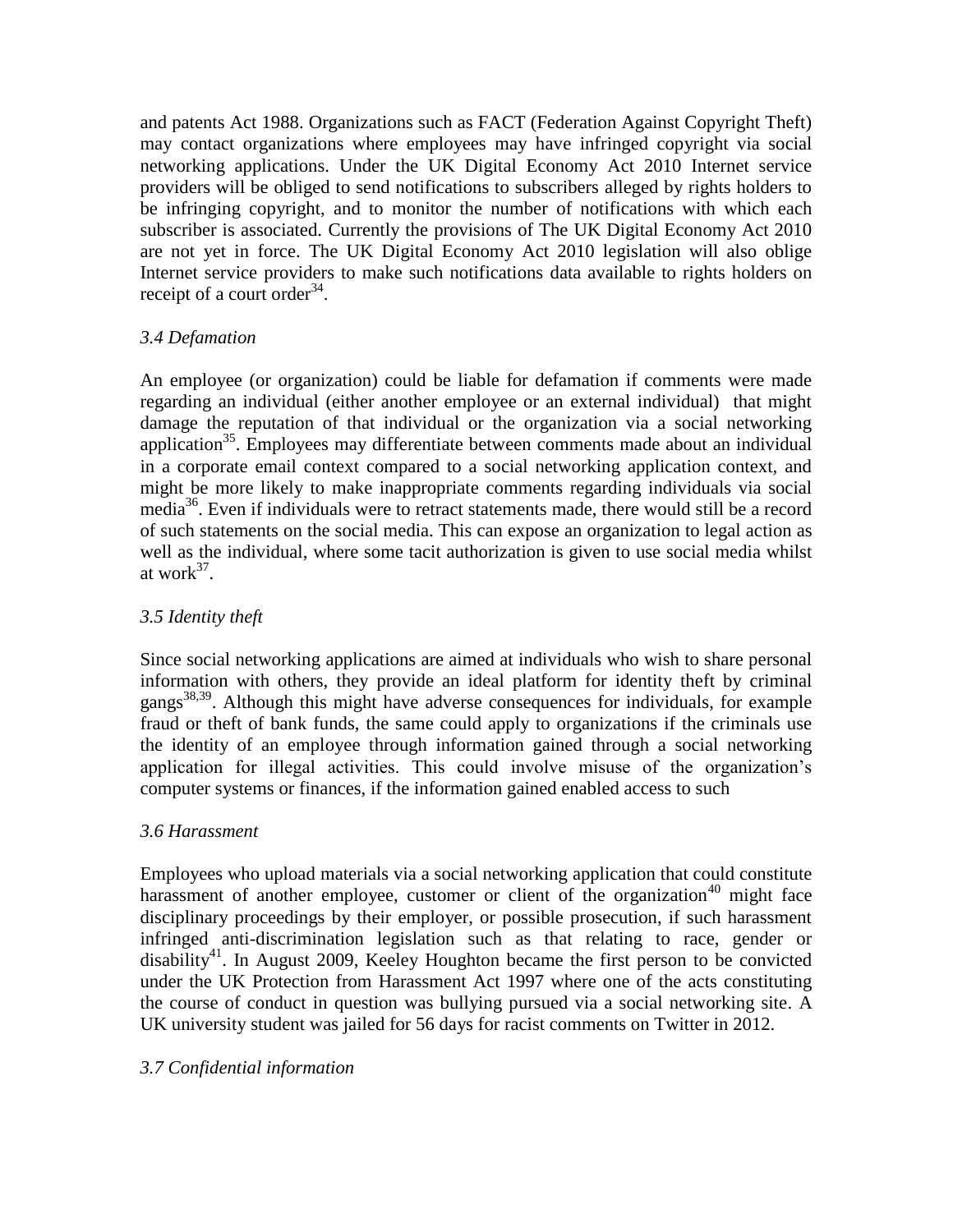Employees may inadvertently (or deliberately) disseminate confidential information relating to an organization if they were to publish information relating to the financial state of the organization, contracts, projects or products or services or other confidential information via a social networking application<sup> $42$ </sup>. For example, it might appear harmless to an employee to publish information to work colleagues and friends via a social networking application stating that they are starting a new project with a given company, or developing a new type of product, or that the contract with a given company is not being renewed. However, it could not then be guaranteed how the colleagues and friends might then disseminate such confidential information via the social networking application. Such dissemination of confidential information is possibly more likely with regard to social networking applications such as Linkedin where users may be actively looking for employment, or may be in contact with individuals from competitor organizations.

#### *3.8 Malware*

The widespread use of social media provides a platform for the spread of malware such as computer viruses, worms, Trojan horses and spyware. Social engineering continues to be an increasing attack vector for propagation of malicious programs, and malware that specifically targets online social networks are on the rise<sup>43</sup>. Unlike corporate software applications which can potentially be more controlled and monitored by the organization, social networking applications may be more likely to expose users within an organization to malicious software.

# **4. Conclusions**

In this paper we have examined the computer forensic process of obtaining digital evidence from social media, and the legal aspects of such. At present there does not appear to be commonly available guidelines for organizations specifically aimed at the computer forensic investigation of social networking applications. It is important that organizations that intend to undertake computer forensic investigations of social networking applications do so in a manner that does not undermine the integrity and admissibility of any digital evidence found relating to social networking application misuse, especially if such may be required for a criminal investigation by a police force.

Organizations should cover the use of social networking applications by employees in their computer usage policy. Some organizations may specifically ban the use of social networking applications by employees, and some may even advise against the use of such applications in any work related context for personal use (for example, teachers). For organizations that allow or support the use of social networking applications by employees in a work environment it would be advisable to explicitly state what would be deemed to be appropriate (and inappropriate) use of such applications by employees and the possible consequences of such. There is a wide variety of legislation that can potentially be relevant to misuse of social media in the workplace, and the forensic investigation of such.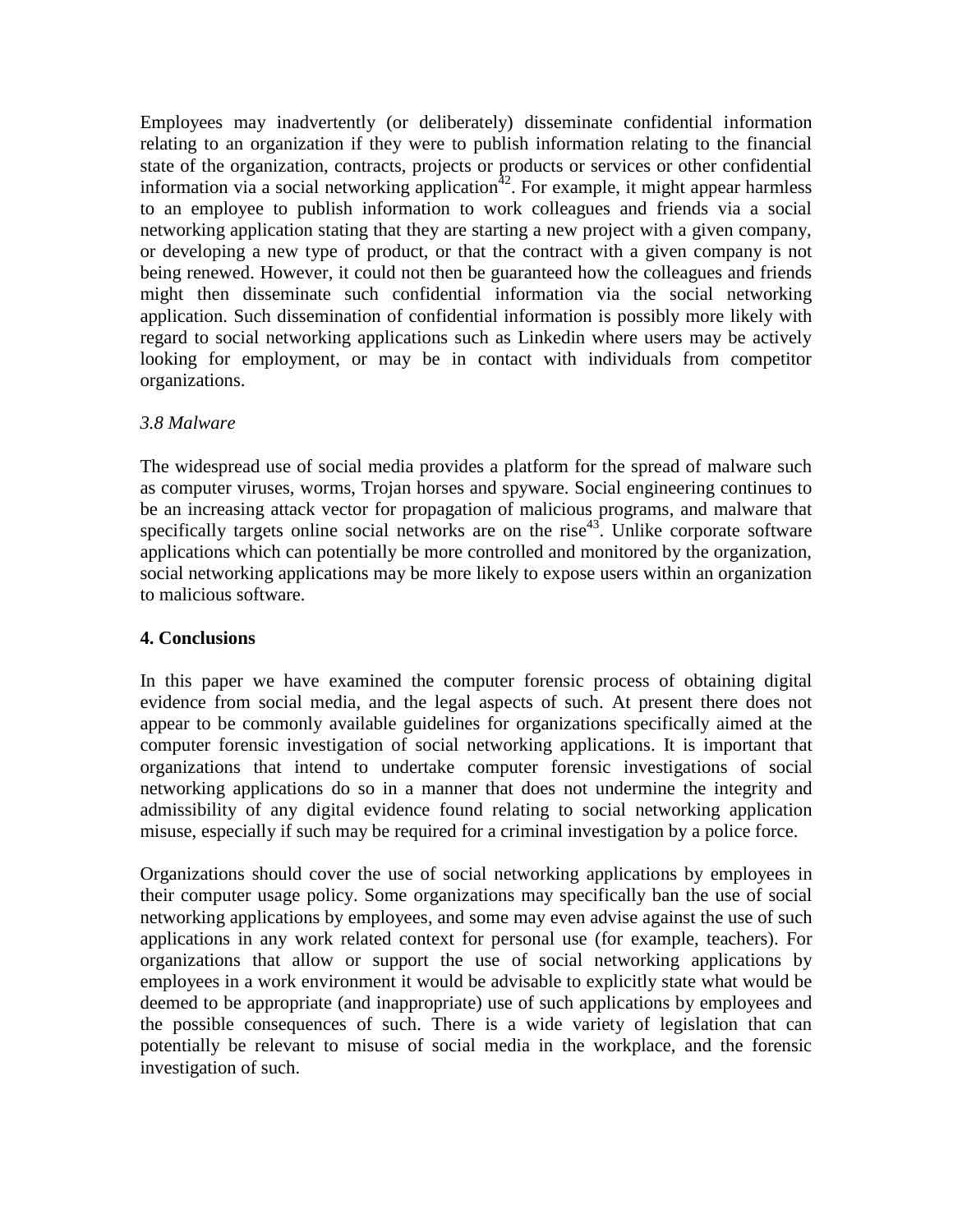#### **References**

1. Cavico, F., Mujtaba, B., Muffler, S., Samuel, M. (2013) Social Media and Employment- At-Will: Tort Law and Practical Considerations for Employees, Managers and Organizations, New Media and Mass Communication, 11, 25- 41

2. Purcell, R. (2010) Is that really me?: Social Networking and the right of publicity, Vanderbilt Journal of Entertainment and Technology Law, 12, 3, 611-639

3. Dennis, C., Morgan, A., Wright, L., Jayawardhena, C. (2010) The influences of social e-shopping in enhancing young women's online shopping behaviour, Journal of Customer Behaviour, 9, 2, 151-174.

4. Kozinets, R., De Valck, K., Wojnicki, A., Wilner, S. (2010) Networked Narratives: Understanding word-of-mouth marketing in online communities, Journal of Marketing, 74, 2, 71-89.

5. Fagerstrom, A., Ghinea, G. (2010) Web 2.0's Marketing impact on lowinvolvement consumers, Journal of Interactive Advertising, 10, 2, 67-71.

6. Bennett, J., Owens, M., Pitt, M., Tucker, M. (2009) Workplace impact of social networking, Property Management, 28, 3, 138-148.

7. Kaplan, A., Haenlein, M. (2010) Users of the world unite: The challenges and opportunities of social media, Business Horizons, 53, 59-68.

8. Vayrynen, K., Hekkala, R., Liias, T. (2013) Knowledge protection challenges of social media encountered by organizations, Journal of Organizational Computing and Electronic Commerce, 23, 34-55.

9. Clark, L., Roberts, S. (2010) Employee's use of social networking sites: A socially irresponsible practice, Journal of Business Ethics, 95, 507-525.

10. Delaney, A. (2011) Social networking – what about privacy and expression? Employment Law Bulletin, 4, 6-7.

11. Taylor M., Haggerty, J., Gresty, D. (2010) The legal aspects of computer usage policies Computer Law and Security Review, 26, 1, 72-76.

12. Morrison, T. (2014) Private eye: Legal update data privacy, The New Law Journal, 164, 7599, 164 NLJ 14

13. Piscotty, R., Voepel-Lewis, T., Lee, S., Annis-Emeot, A., Lee, E., Kalisch, B. (2013) To tweet or not to tweet? Nurses social media and patient care, Nursing Management, 44, 5, 52-53.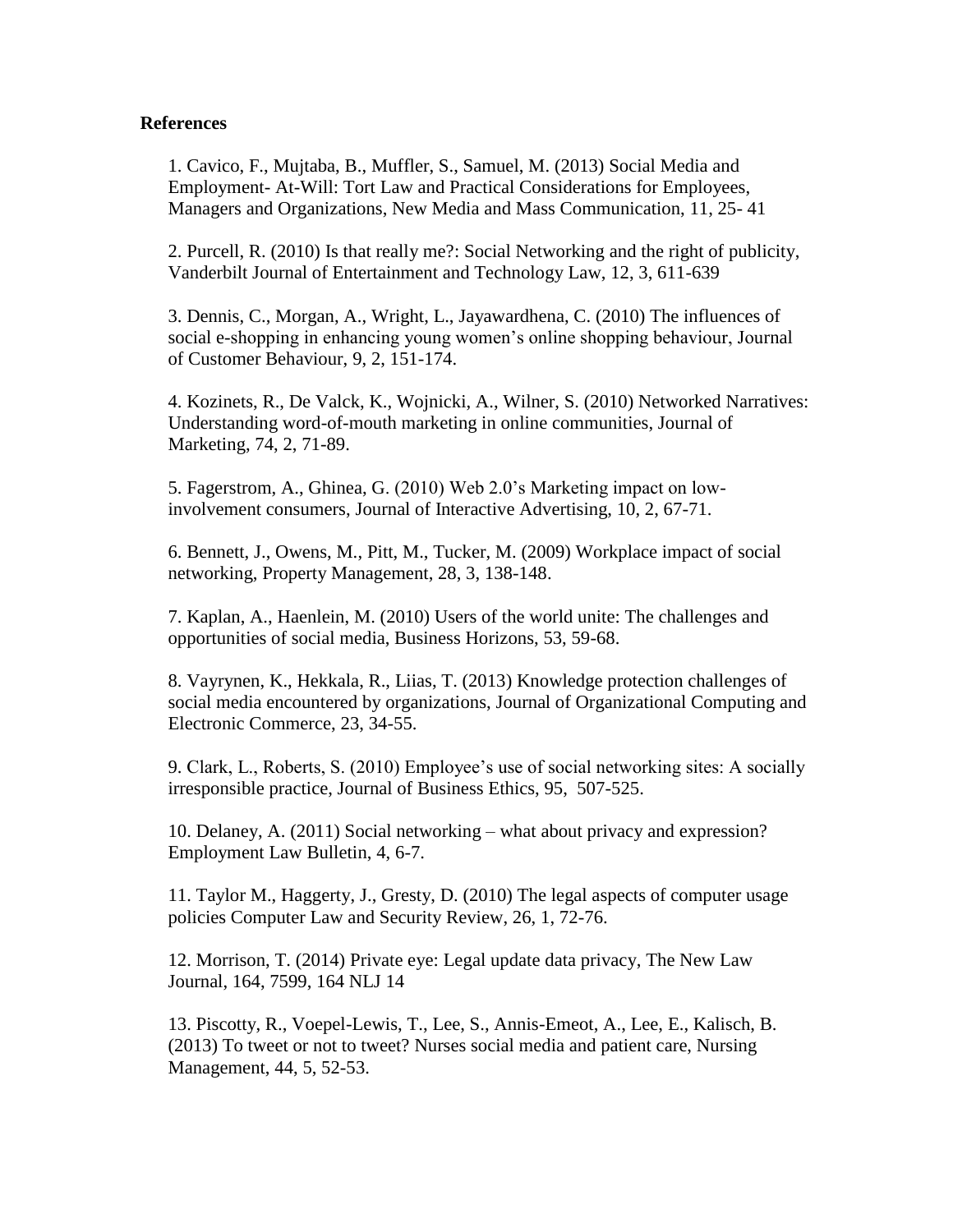14. Lesnykh, A. (2011) Data loss prevention: a matter of discipline, Network Security, 3, 18-19.

15. Sipior, J., Ward, B., Volonino, L., MacGabhann, L. (2013) A framework for the e-discovery of social media content in the United States, Information Systems Management, 30, 14, 352-358.

16. Hutchings, G. (2012) Commercial use of Facebook and Twitter – risks and rewards, Computer Fraud and Security, 2012, 6, 19-20.

17. Moore, K. (2014) Social media 'at least half' of calls passed to front-line police, BBC News  $24^{th}$  June 2014,<http://www.bbc.co.uk/news/UK-27949674>

18. Mohd Zainudin, M., Merabti, M., Llewellyn-Jones, D. (2011) Online social networks as supporting evidence: A digital forensic investigation model and its application design, in Proceedings of IEEE International Conference on Research and Innovation in Information Systems, 23-24 November 2011, Kuala Lumpur, Malaysia, pp 1-6

19. Angelopoulou, O., Vidalis, S. (2013) Towards 'crime specific' digital investigation frameworks, in Proceedings of 3<sup>rd</sup> International conference on Cybercrime, Security and Digital Forensics, 8-9 June, 2013, University of Cardiff, Cardiff, Wales, UK,<http://eprints.staffs.ac.uk/1314/>

20. ACPO (2012) Good practice guide for digital evidence, Version 5, The Association of Chief Police Officers of England, Wales and N. Ireland, [http://www.acpo.police.uk](http://www.acpo.police.uk/)

21. Taylor M., Haggerty, J., Gresty, D. (2007) The legal aspects of corporate computer forensic investigations, Computer Law and Security Review, 23, 6, 562- 566.

22. O'Floinn, M., Ormerod, D. (2011) Social networking sites, RIPA and criminal investigations, Criminal Law Review, 10, 766-792.

23. Gogolin, G. (2010) The digital crime tsunami, Digital Investigation, 7, 1, 3-8.

24. Haggerty, J., Casson, M., Haggerty, S., Taylor, M. (2012) A Framework for the forensic analysis of user interaction with social media, International Journal of Digital Crime and Forensics, 4, 4, 15-30.

25. Bader, M., Baggili, I. (2010) iPhone 3GS forensics: Logical analysis using Apple iTunes Backup Utility, Small Scale Digital Device Forensics Journal, 4, 1, 1- 15.

26. Morrissey, S. (2010) iOS Forensic Analysis: For iPhone, iPad and iPod Touch, Apress, New York, NY, USA, p 185.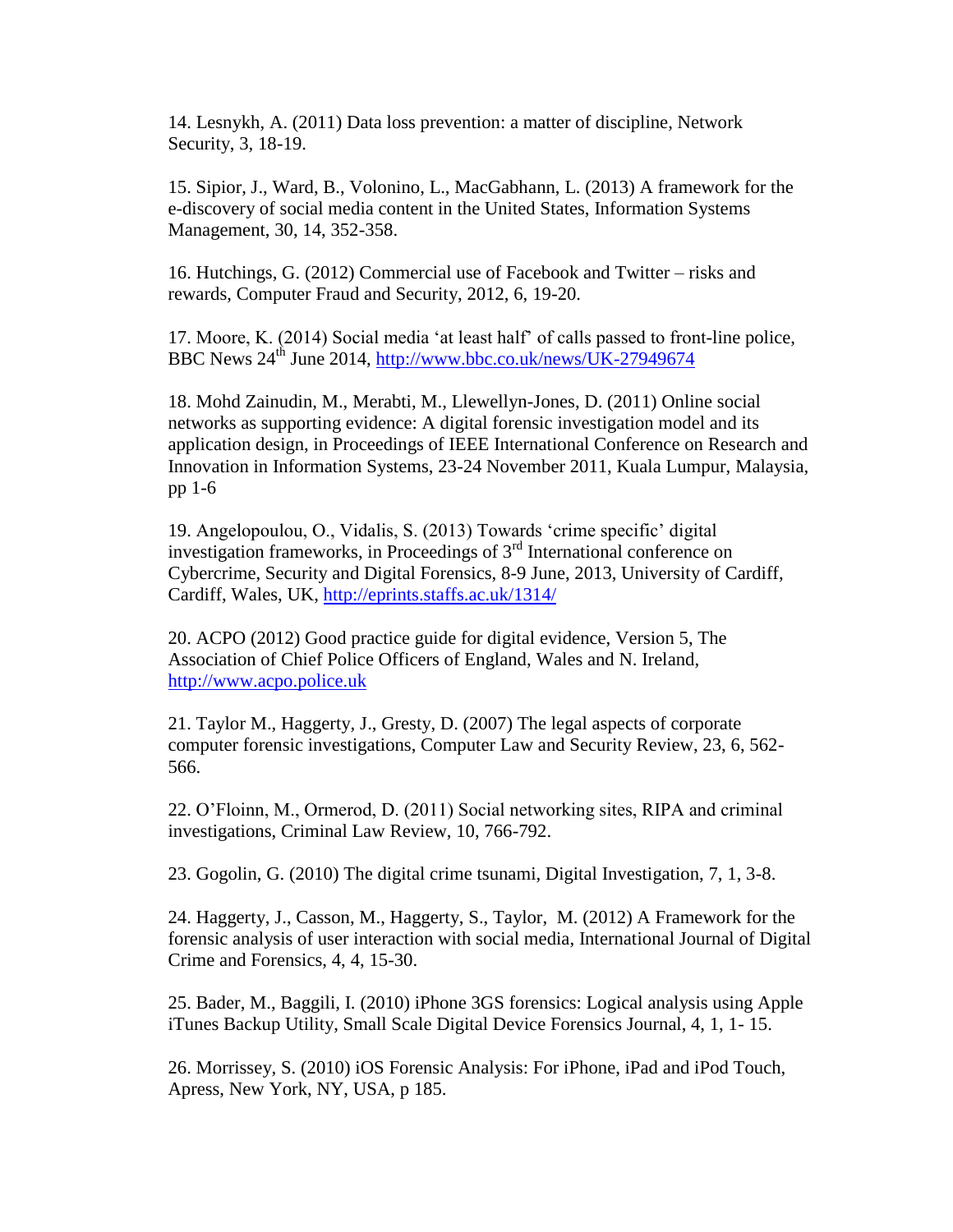27. Mutawa, N. Baggili, I., Marrington, A. (2012) Forensic analysis of social networking applications on mobile devices, Digital Investigation, 9, 24-33.

28. O'Floinn, M., Ormerod, D. (2012) Social networking materials as criminal evidence, Criminal Law Review, 7, 486-512

29. Smith v ADVFN Plc & Ors, Court of Appeal - Queen's Bench Division, July 25, 2008, [2008] EWHC 1797 (QB)

30. Bond, R. (2010) Data ownership in social networks – a very personal thing, Privacy and Data Protection, 11, 1, 8.

31. Van Alsenoy, B., Ballet, J., Kuczerawy, A., Dumortier, J. (2009) Social networks and web 2.0: are users also bound by data protection regulations?, Identity in the Information Society, 2, 1, 65-79.

32. Marsoof, A. (2011) Online social networking and the right to privacy: The conflicting rights of privacy and expression, International Journal of Law and Information Technology, 19, 2, 110-132.

33. Muir, A. (2013) Online copyright enforcement by Internet service providers, Journal of Information Science, 39, 2, 256-269.

34. Griffin, J. (2010) The effect of the Digital Economy Act 2010 upon semiotic democracy, International Review of Law, Computers and Technology, 24, 3, 251- 262.

35. Spaulding, T. (2010) How can virtual communities create value for business? Electronic Commerce Research and Applications, 9, 38-49.

36. Lane, S. (2011) English libel law is not fit for purpose, Serials, 24, 2, 150-153.

37. Lieber, L. (2011) Social media in the workplace – proactive protections for employers, Employment Relations Today, 38, 3, 93-101.

38. Nosko, A., Wood, E., Molema, S. (2010) All about me: disclosure in online social networking profiles: The case of Facebook, Computers in Human Behaviour, 26, 3, 406-418.

39. Zakaria, S. (2013) The impact of identity theft on perceived security and trusting E-commerce, Journal of International Banking and Commerce, 18, 2, 1-11.

40. Haralambos, N., Geach, N. (2010) Why the legislative provisions governing harassment lack clarity and cohesion, Criminal Law and Justice Weekly, 174, JPN 409.